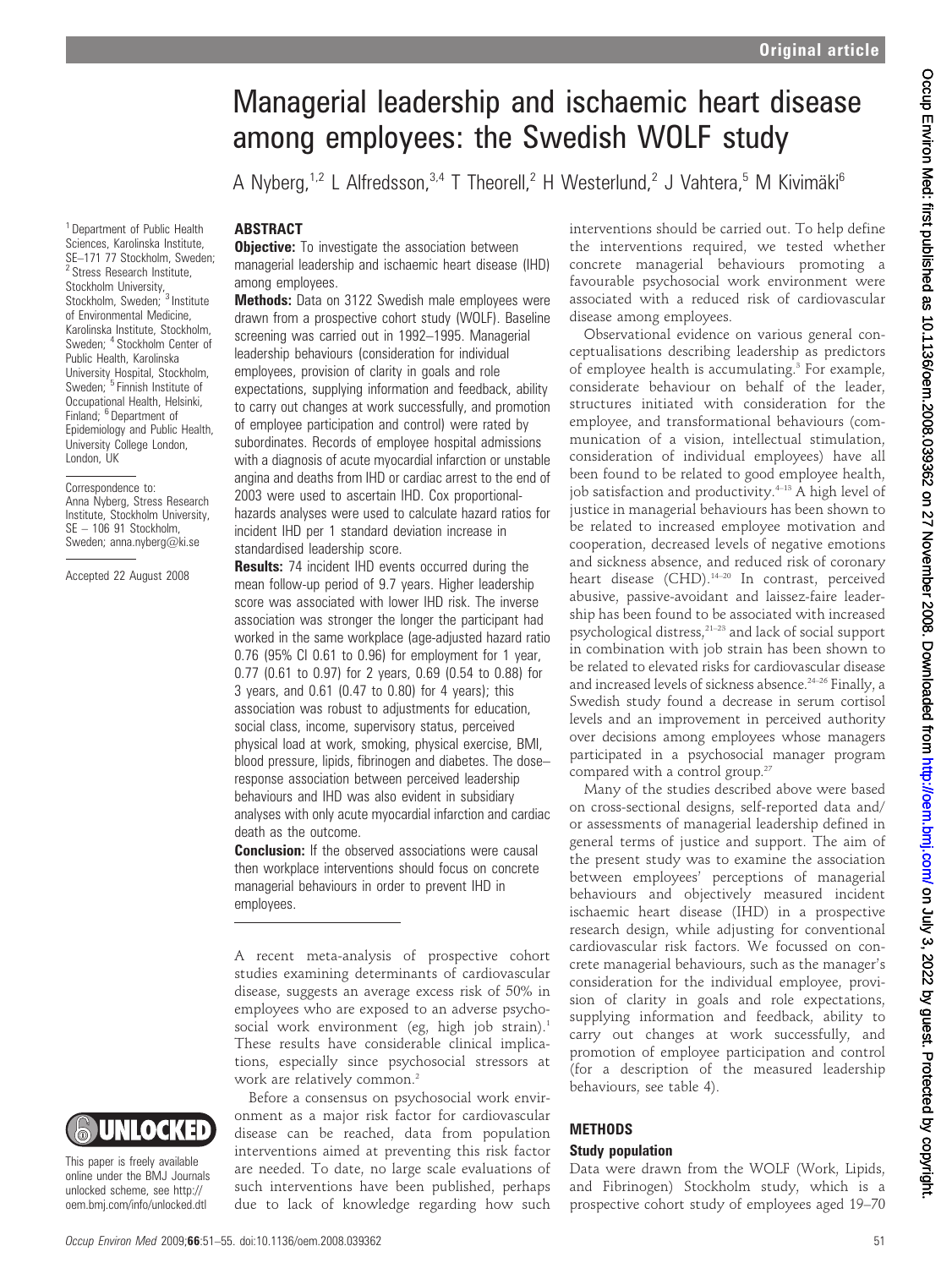working in companies in the Stockholm area. Twenty occupational health units carried out the baseline screening between November 1992 and June 1995. Overall, 3239 men and 2459 women (76% participation) took part in a clinical examination and a questionnaire survey. Records of hospital admissions and deaths to the end of 2003 were obtained from national registers and were linked to the data. The Regional Research Ethics Board in Stockholm, and the ethics committee at Karolinska Institutet, Stockholm, Sweden approved the study (nos. 2006/ 158-31, 2008/240-32, 92-198 and 03-125).

We restricted the analyses to men only since there were too few cases of ischaemic disease among women  $(n = 12)$ . Cases of prevalent ischaemic disease at baseline in 1992–1995 identified by hospital admission for ischaemic disease between 1963 and baseline screening were excluded from the analysis (21 men). An additional 46 men were excluded because they were above 65 years of age (official retirement age) at the start of the study, and finally 50 men were excluded because of missing data in the managerial leadership scale.

# Clinical characteristics

Education (low, intermediate, high) and smoking status (current smoker vs non-smoker) were self-reported, while income from work (in Swedish kronor) was obtained through registers. Systolic and diastolic blood pressure (mm Hg) was twice measured on the right arm in the supine position after 5 min rest with a 1 min interval. Height, weight and waist were measured to determine body mass index (BMI, kg/m²) and waist circumference (cm). Blood samples were taken after an overnight fast and analysed in the same laboratory (CALAB Medical Laboratories, Stockholm, Sweden) accredited by the Swedish Board for Accreditation and Conforming Assessment. Total cholesterol (mmol/l) and high density lipoprotein (HDL) cholesterol (mmol/l) were measured enzymatically after precipitation with phospotungstic acid and magnesium chloride. Low density lipoprotein (LDL) cholesterol concentration was calculated by the Friedewald formula. Fibrinogen in plasma (mmol/l) was determined by spectrometric test. The participants stated in the questionnaire whether they previously had had a heart attack, angina pectoris, chest pain at physical exertion or mental strain, heart failure, stroke, vascular spasms in calves (''window watcher syndrome'') or diabetes.

# Assessment of managerial leadership at work

The participants rated their managers' behaviours using an assessment instrument which included 10 items with structured response scales (see table 4). These items constitute one dimension, leadership climate, of the psychosocial work environment measured in the Stress Profile. The Stress Profile is a validated instrument based upon consultation at work sites and established theories and research on work stress.<sup>28</sup> The internal consistency for this scale was high (Cronbach  $\alpha$  of 0.86) suggesting that a supervisor tends to either express all these behaviours or none of them. We summed the response scores and expressed this as a percentage of the theoretical maximum (100 refers to respondents with the highest score for every item of the scale; 0 refers to respondents with the lowest score for every item of the scale).

# Follow-up

Hard endpoint outcomes for IHD were defined as hospital admission with a main diagnosis registered as acute myocardial infarction (the International Classification of Diseases, version 9

(ICD-9) code 410; ICD-10 code I21) or unstable angina (ICD-9: 411; ICD-10: I20.0); or death with a registered underlying cause of IHD (ICD-9: 410–414; ICD-10: I20–I25) or cardiac arrest (ICD-9: 427; ICD-10: I46). Records of hospital admissions and deaths from 14 March 1963 until 31 December 2003 were obtained. Incident caseness was defined as the first event occurring after baseline screening, excluding prevalent cases at baseline.

# Statistical analysis

For each IHD outcome, the time to the event was defined as the number of days between baseline screening and the first diagnosis after baseline but before 31 December 2003. For employees with no events, the end of follow-up was 31 December 2003 or the date of death if earlier. Outcome of the primary analysis was a composite measure of acute myocardial infarction, unstable angina and cardiac death. Subsidiary analysis excluded unstable angina from the outcome to examine whether the association was seen with myocardial infarction and cardiac death only. We calculated age-adjusted hazard ratios with 95% confidence intervals from Cox proportional-hazards analyses for incident IHD per 1 standard deviation (SD) increase in standardised leadership score (mean 0, SD 1). Additional adjustments included socioeconomic characteristics and conventional risk factors. An interaction term between leadership and time worked in the current workplace was entered in a subsidiary analysis. SAS v 9.1 was used for the analyses.

# RESULTS

Descriptive statistics for the sample are shown in table 1. The participants were on average 42 years old and most of them were relatively highly educated and non-smokers. The comparatively favourable risk factor levels were due to the fact that all participants were employed, and that the sample was composed of employees with higher education than the average employee in Sweden and slightly better health care support than the average inhabitant in Stockholm.

A total of 74 incident IHD events occurred during the mean follow-up time of 9.7 years (range: 3 days to 10.5 years). In ageadjusted analysis, a higher leadership score was associated with a lower IHD risk. This inverse association was dependent on the time worked in the current workplace  $(p = 0.049)$  for the interaction between leadership score and time worked in current workplace on incident IHD including unstable angina and  $p = 0.03$  on acute myocardial infarction and cardiac death excluding unstable angina). As illustrated in table 2, the association was stronger the longer the participant had worked in the same workplace. This suggests a dose–response association between leadership and incident IHD.

Table 3 presents the effects of multiple adjustments on the inverse association between leadership score and incident IHD among participants with complete data on all baseline characteristics and a minimum of 4 years in the current workplace. The association was robust to adjustments for socioeconomic factors and conventional risk factors for ischaemic disease. To assess possible reverse causality, we excluded those with self-reported angina, chest pain, vascular spasms in their calves, heart attack, heart failure or stroke at baseline  $(n = 172)$ . In age-adjusted models of men with a minimum of 4 years in the current workplace, the hazard ratio for incident IHD was 0.63 (95% CI 0.46 to 0.86, p = 0.005).

Finally, we examined the association of each leadership scale item with incident IHD (table 4). Except for three items (item 4: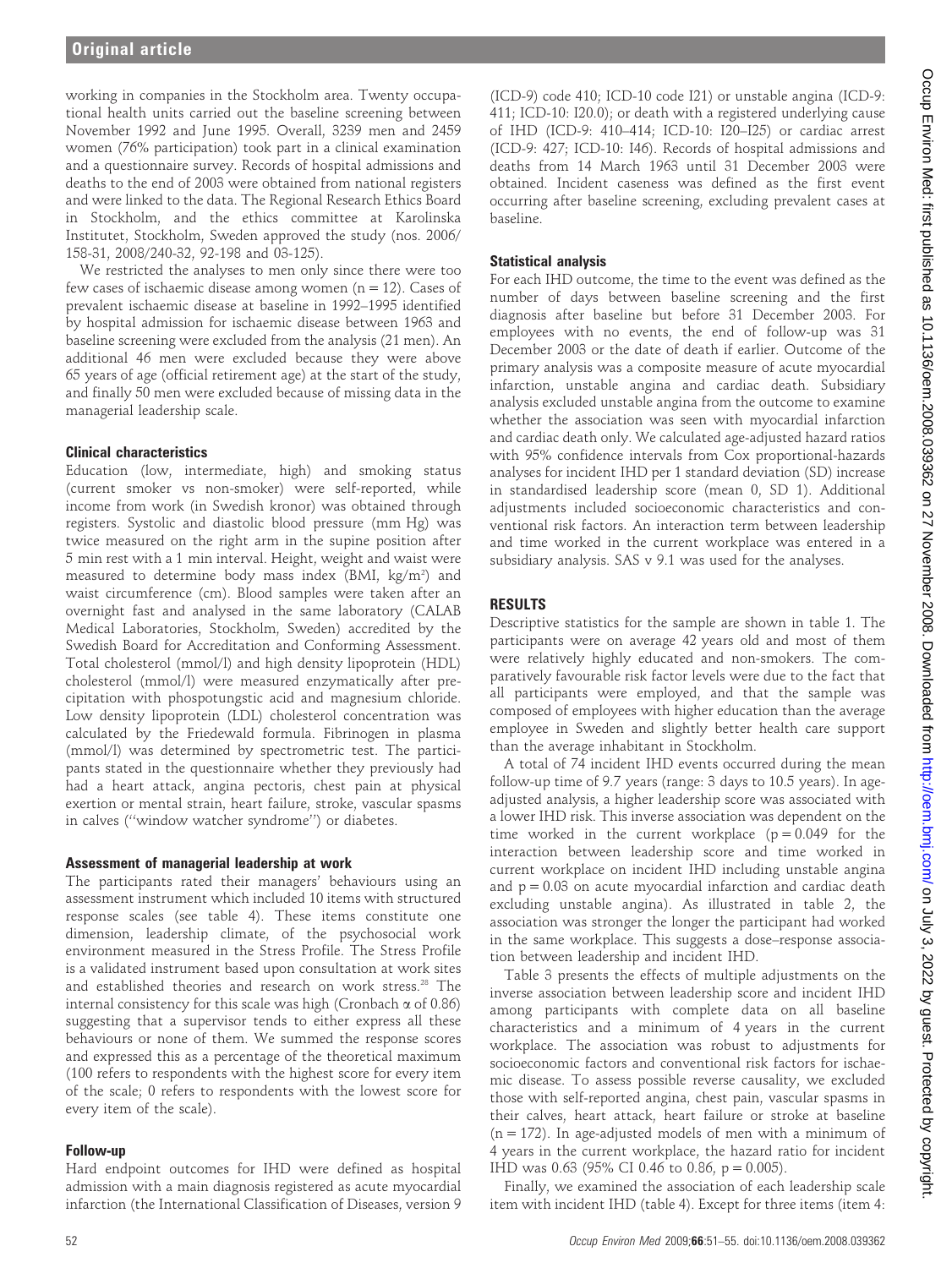''I have a clear picture of what my boss expects of me'', item 8: ''My boss encourages my participation in the scheduling of my work'', and item 10: ''I am criticised by my boss if have done something that is not good''), all of the items in the leadership scale were significantly associated with incident IHD.

### **DISCUSSION**

This study of a contemporary cohort of working men in Sweden suggests an association between managerial leadership and incident IHD among employees, independent of a number of conventional risk factors. The managerial practices measured cover aspects of the manager's consideration for the individual employee, provision of clarity in goals and role expectations, supplying information and feedback, ability to carry out changes at work successfully, and promotion of employee participation and control.

Our results are in agreement with previous studies on organisational justice and social support, that is, the extent to which people perceive that they are treated fairly and supported by their supervisors. Two independent occupational cohort studies showed a lower risk of incident CHD and cardiovascular mortality among employees who experienced a high level of

Table 1 Sample characteristics: the WOLF Stockholm study

| <b>Risk factor at baseline</b>                       | Men, n | Mean $(SD)$ or $%$ |
|------------------------------------------------------|--------|--------------------|
| Age, years                                           | 3122   | 41.6 (11.1)        |
| <b>Educational attainment</b>                        |        |                    |
| Hiah                                                 | 1677   | 53.8               |
| Intermediate                                         | 892    | 28.6               |
| Low                                                  | 547    | 17.6               |
| Social class                                         |        |                    |
| Professional and higher manager                      | 632    | 23.3               |
| Technical, lower management                          | 727    | 26.8               |
| Non-manual                                           | 239    | 8.8                |
| Skilled manual                                       | 496    | 18.3               |
| Unskilled manual                                     | 623    | 22.9               |
| Supervisory status                                   |        |                    |
| Yes                                                  | 702    | 22.7               |
| No                                                   | 2386   | 77.3               |
| Mean income per year, 1000                           | 3104   | 253.11 (137.98)    |
| Swedish kronor                                       |        |                    |
| Perceived physical load at work (proxy<br>quartiles) |        |                    |
| $0 - 1$                                              | 790    | 25.1               |
| $2 - 4$                                              | 822    | 26.1               |
| $5 - 6$                                              | 558    | 17.7               |
| $7 - 14$                                             | 976    | 31.0               |
| Physical exercise                                    |        |                    |
| Never or very little                                 | 785    | 24.9               |
| Now and then                                         | 1153   | 36.5               |
| Regularly                                            | 1221   | 38.7               |
| Smoking status                                       |        |                    |
| Never smoker                                         | 1417   | 46.4               |
| Ex-smoker                                            | 894    | 29.3               |
| Current                                              | 742    | 24.3               |
| Body mass index, kg/m <sup>2</sup>                   | 3119   | 25.2(3.3)          |
| Systolic blood pressure, mm Hg                       | 3118   | 123 (14)           |
| Diastolic blood pressure, mm Hg                      | 3118   | 75 (10)            |
| Total cholesterol, mmol/l                            | 3122   | 5.48 (1.15)        |
| Total:HDL cholesterol ratio                          | 3121   | 4.29 (1.45)        |
| Triglycerides, mmol/l                                | 3122   | 1.40 (1.02)        |
| Fibrinogen, mmol/l                                   | 3121   | 2.69(0.73)         |
| <b>Diabetes</b>                                      | 3100   | 1.4                |
|                                                      |        |                    |

HDL, high density lipoprotein.

organisational justice.20 29 A small-scale study found that the ambulatory systolic blood pressure of employees with multiple supervisors was 15 mmHg lower on days worked under a supervisor perceived as fair than on days worked under an unfavourably perceived supervisor.<sup>30</sup> A strength of the present study is the focus on very concrete managerial behaviours which may be useful when implementing workplace interventions.

In the leadership behaviours scale, the strongest predictors of IHD (with hazard ratios below 0.66) were items stating that the manager gives information and sufficient control to employees in relation to their responsibilities, explains goals and subgoals thoroughly, and is good at pushing through and carrying out changes. Employee preferences regarding managerial behaviours have been shown to differ between cultures, and the behaviours described above (ie, change-oriented and allowing a high degree of employee control) are in accordance with what is considered good managerial practice in Sweden.31–33 Highly educated employees were over-represented in this sample and more independence can be assumed to be preferred and successfully handled by such qualified personnel. It should not be forgotten that our findings were based on men only; the relationship may look different for women.

At least two items of the 10-item leadership behaviours scale are similar to the general conceptualisations of the Demand-Control Model (item 6) and social support (item 5). In our previous study of this same cohort, job strain (ie, high job demands combined with low job control) was associated with IHD, but not as strongly as managerial leadership was in the present study.<sup>34</sup> The leadership scale shows a moderate correlation with the Demand-Control Questionnaire social support scale (Spearman's correlation coefficient 0.44), suggesting that the leadership scale overlaps with the social support scale, but still has independent quality.<sup>35</sup>

Three items of the leadership behaviours scale (items 1, 5 and 9) were close to operationalisations of organisational justice and effort reward imbalance (validated measures of those concepts were unfortunately not available from the WOLF study). Regarding leadership theories, the leadership behaviours scale more strongly resembles task oriented and transactional leadership behaviours than relationship oriented and transformational leadership behaviours, although the latter is often seen as a stronger correlate of employees' self-reported health.

Plausible mechanisms for the association between managerial leadership and CHD remain unclear. Recent publications on the relationship between managerial leadership and subordinate self-reported health have stressed the importance of negative aspects of managerial behaviours (eg, passive-avoidant and laissez-faire leadership).<sup>22 23</sup> Skogstad et al found laissez-faire leadership behaviours to be positively associated with employee role conflicts, role ambiguity and conflicts with co-workers. Psychosocial stress has been shown to increase the progression of coronary atherosclerosis.36 One could speculate that a present and active manager, providing structure, information and support, counteracts destructive processes in work groups, thereby promoting regenerative rather than stress-related physiological processes in employees.

We measured managerial behaviours using staff surveys; thus, the responses could reflect individual differences in perceiving leadership as well as actual behaviours exhibited by managers. A previous study has shown that work group perceptions of leadership differ from individual perceptions, and it was claimed that the latter better explain individuals' health and sick leave.<sup>37</sup> However, another study showed significant variance between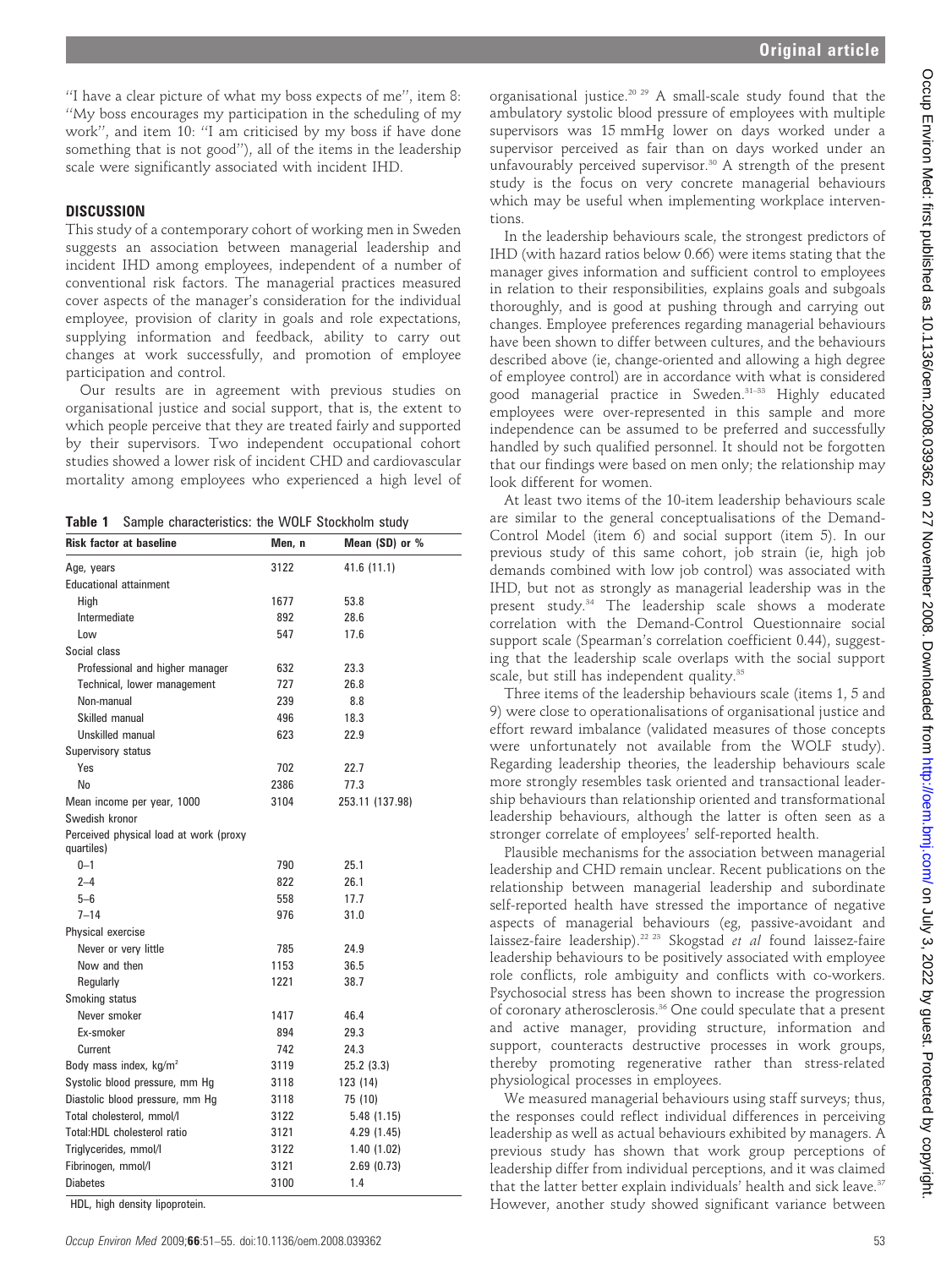|  | Table 2 Dose-response association between managerial leadership and incident ischaemic heart disease among employees |  |  |  |  |  |  |  |  |  |  |  |
|--|----------------------------------------------------------------------------------------------------------------------|--|--|--|--|--|--|--|--|--|--|--|
|--|----------------------------------------------------------------------------------------------------------------------|--|--|--|--|--|--|--|--|--|--|--|

| Years at current workplace |       |           | <b>Risk for incident IHD (including unstable angina)</b> †<br>per 1 SD increase in leadership score | Risk for incident IHD (excluding unstable angina):<br>per 1 SD increase in leadership score |                       |  |
|----------------------------|-------|-----------|-----------------------------------------------------------------------------------------------------|---------------------------------------------------------------------------------------------|-----------------------|--|
| prior to survey (years)*   | Men.n | Events, n | Hazard ratio (95% CI)                                                                               | Events, n                                                                                   | Hazard ratio (95% CI) |  |
| Any amount of years        | 3122  | 74        | $0.80$ (0.64 to 0.99)                                                                               | 54                                                                                          | $0.79$ (0.62 to 1.02) |  |
| At least 1 year            | 2423  | 63        | $0.76$ (0.61 to 0.96)                                                                               | 44                                                                                          | $0.72$ (0.55 to 0.94) |  |
| At least 2 years           | 2012  | 58        | $0.77$ (0.61 to 0.97)                                                                               | 40                                                                                          | $0.73$ (0.55 to 0.97) |  |
| At least 3 years           | 1768  | 51        | $0.69$ (0.54 to 0.88)                                                                               | 34                                                                                          | $0.66$ (0.49 to 0.88) |  |
| At least 4 years           | 1468  | 44        | $0.61$ (0.47 to 0.80)                                                                               | 29                                                                                          | $0.55$ (0.40 to 0.77) |  |

Age-adjusted hazard ratio is per 1 SD increase in standardised leadership index score (mean 0, SD 1).

\*Based on Statistic Sweden records (the number of years the participant had worked in the workplace prior to filling out the leadership questionnaire).

{Includes acute myocardial infarction (ICD-10: I21) or unstable angina (ICD-10: I20.0) necessitating hospitalisation or death from ischaemic heart disease (ICD-10:I20–I25) or cardiac arrest (ICD-10: I46).

{Includes acute myocardial infarction (ICD-10: I21) necessitating hospitalisation or death from ischaemic heart disease (ICD-10: I20–I25) or cardiac arrest (ICD-10: I46). IHD, ischaemic heart disease.

work groups in perceptions of managerial leadership, and a strong average within-group agreement, indicating a homogeneity in perceptions among employees working under the same supervisor, not explained by individual characteristics.<sup>38</sup> Individual perceptions could also to some extent reflect the fact that managers actually behave differently towards different employees since the relationship is a reciprocal process.<sup>39</sup>

The number of years the respondents had been working for the same employer at the time of the survey was obtained from Statistics Sweden. This information provides an objective approximation of pre-survey exposure to the rated leadership qualities. The dose–response relationship between increased exposure time and decreased disease risk supports the possibility that the association between managerial behaviours and IHD reflects actual workplace influences rather than solely being determined by individual differences in perception. However, time worked for the same employer does not necessarily mean time worked for the same manager or supervisor. Changes in managers and supervisors may have occurred but are likely to dilute rather than inflate the observed effects.

Subjectivity bias in ascertainment of disease status is an increasingly recognised validity problem in studies on psychosocial factors and IHD. In a previous study of Scottish men, for example, the association between self-reported stress and CHD was largely driven by diagnoses based on symptom reporting.<sup>40</sup> In the present study, the outcomes included only cardiovascular deaths and hospital admissions for diagnoses based on objective criteria (eg, ECG, enzymes, and CT or MRI imaging) of ischaemic disease. Conditions influenced by subjective reporting (eg, hospital admission from ill defined heart disease, haemorrhoids

Table 3 Association of standardised leadership score with incident IHD among employees after adjustment for different risk factors at baseline\*

| Adjustment variables in addition to age                                                                                               | <b>Hazard ratio for IHD</b><br>per 1 SD increase<br>in leadership score<br>(95% CI) |
|---------------------------------------------------------------------------------------------------------------------------------------|-------------------------------------------------------------------------------------|
| None                                                                                                                                  | $0.65$ (0.49 to 0.87)                                                               |
| Education, supervisory status, social class, income<br>and physical load at work                                                      | $0.67$ (0.49 to 0.90)                                                               |
| Smoking, physical exercise                                                                                                            | $0.65$ (0.49 to 0.87)                                                               |
| BMI, systolic and diastolic blood pressure, total<br>cholesterol, total/HDL cholesterol ratio, triglycerides,<br>fibrinogen, diabetes | $0.61$ (0.46 to 0.82)                                                               |
| All of the above                                                                                                                      | $0.63$ (0.46 to 0.86)                                                               |

\*Only those with a minimum of 4-year exposure and no missing data in any of the predictors were included in these models ( $n = 1319$ , 40 events).

Ischaemic heart disease (IHD) included unstable angina. HDL, high density lipoprotein.

or ''other'' circulatory disorders) or self-reported data (eg, Rose angina) were excluded. Thus, bias due to misclassification of disease is an unlikely explanation of our findings.

In a study of Finnish middle-aged men, occupational, but not leisure time, physical activity was a strong predictor of 11-year progression of carotid atherosclerosis, especially in those with pre-existing IHD. Job strain had no significant effect after occupational physical activity was accounted for.<sup>41</sup> Virkkunen et al found physical workload to be an important predictor of increased systolic blood pressure, which is a key pathway to CHD risk.42 Socioeconomic position is another potential confounder.43 In the present study, analyses were controlled for perceived physical load at work, physical exercise, and multiple indicators of socioeconomic position, including education, social class, income and supervisory status. We did not find evidence of major confounding, as the association between

|  |  | Table 4 Association of standardised leadership scale items with |
|--|--|-----------------------------------------------------------------|
|  |  | incident IHD among employees with a minimum 4-year exposure     |

| <b>Items</b>                                                                                                                        | Participants,<br>$n$ (events, $n$ ) | Age-adjusted<br>hazard ratio<br>for IHD per<br>1 SD increase<br>in leadership<br>score (95% CI) |
|-------------------------------------------------------------------------------------------------------------------------------------|-------------------------------------|-------------------------------------------------------------------------------------------------|
| 1. My boss gives me the information I<br>need                                                                                       | 1463 (44)                           | $0.65$ (0.50 to 0.83)                                                                           |
| 2. My boss is good at pushing through<br>and carrying out changes                                                                   | 1441 (44)                           | $0.61$ (0.45 to 0.81)                                                                           |
| 3. My boss explains goals and subgoals<br>for our work so that I understand what<br>they mean for my particular part of the<br>task | 1453 (44)                           | $0.61$ (0.46 to 0.79)                                                                           |
| 4. I have a clear picture of what my boss<br>expects of me                                                                          | 1454 (44)                           | $0.77$ (0.59 to 1.01)                                                                           |
| 5. My boss shows that he/she cares how<br>things are for me and how I feel                                                          | 1455 (44)                           | $0.71$ (0.54 to 0.93)                                                                           |
| 6. I have sufficient power in relation to my<br>responsibilities                                                                    | 1442 (44)                           | $0.64$ (0.48 to 0.84)                                                                           |
| 7. My boss takes the time to become<br>involved in his/her employees'<br>professional development                                   | 1447 (44)                           | $0.69$ (0.51 to 0.92)                                                                           |
| 8. My boss encourages my participation<br>in the scheduling of my work                                                              | 1446 (44)                           | $0.84$ (0.63 to 1.12)                                                                           |
| 9. I am praised by my boss if I have done<br>something good                                                                         | 1452 (44)                           | $0.55$ to $0.97$ )                                                                              |
| 10. I am criticised by my boss if I have<br>done something that is not good                                                         | 1452 (44)                           | 1.03 (0.77 to 1.38)                                                                             |

Response format: 1: ''No, never''; 2: ''No, seldom''; 3: ''Yes, sometimes''; 4: ''Yes, often". Internal consistency (Cronbach  $\alpha$ ) = 0.86. IHD, ischaemic heart disease.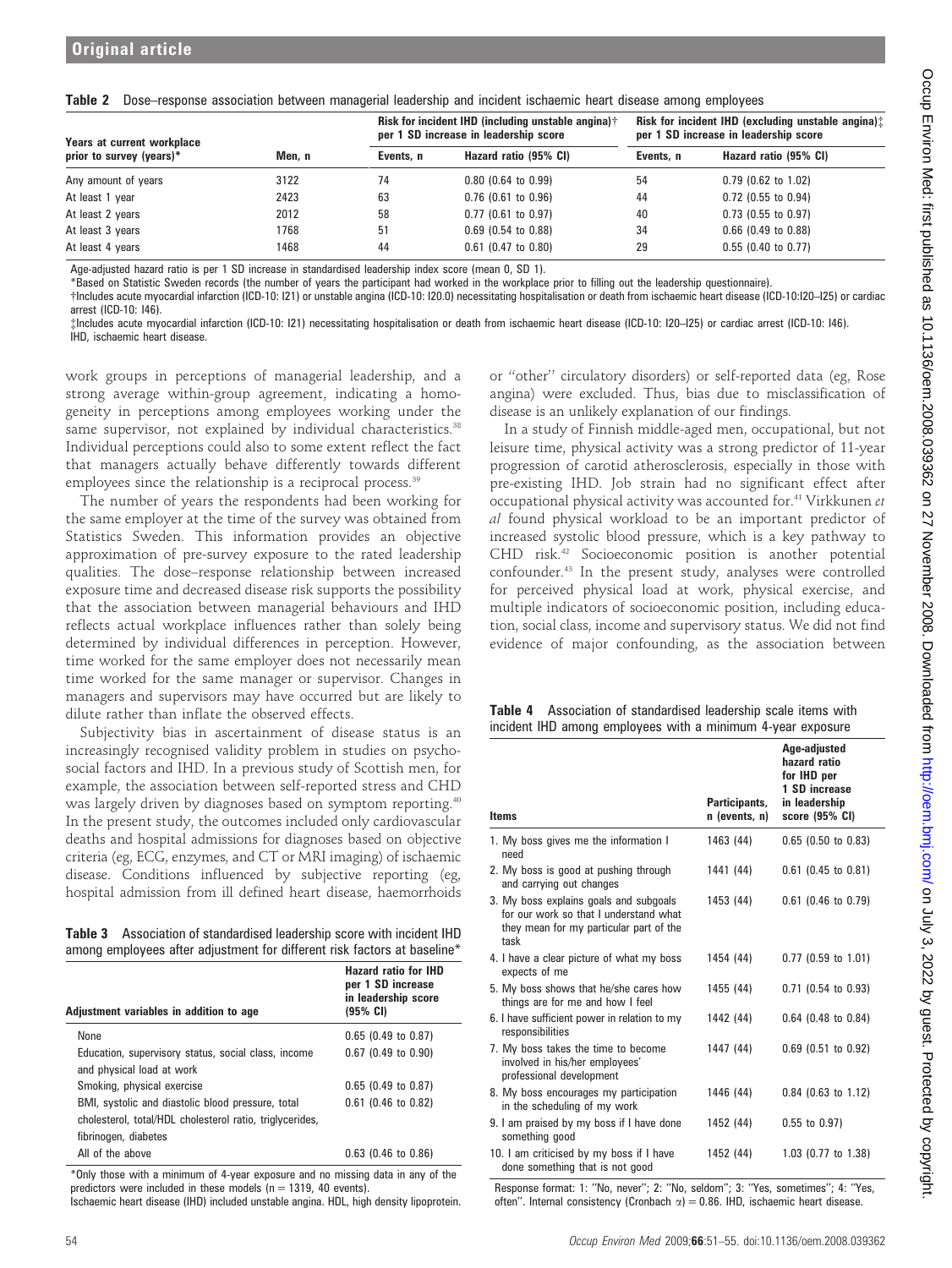# Original article

### Main messages

There is a prospective, dose–response relationship between concrete managerial behaviours and ischaemic heart disease among employees.

### Policy implications

If the association between concrete managerial behaviours and ischaemic heart disease among employees is causal, then workplace health promotion interventions could focus on the managers' concrete behaviours, such as the provision to employees of clear work objectives, information and sufficient power in relation to their responsibilities.

managerial leadership and employee IHD was little affected by these adjustments.

In conclusion, this is apparently the first study to provide evidence of a prospective, dose–response relationship between concrete managerial behaviours and objectively assessed IHD among employees. If the association is causal, this study suggests that interventions aimed at improving the psychosocial work environment and preventing ischaemic heart disease among employees could focus on concrete managerial behaviours, such as the provision of clear work objectives, information and sufficient control in relation to responsibilities.

Acknowledgements: We would like to thank Dr Gabriel Oxenstierna for the original idea of merging the databases, making this study possible.

**Funding:** AN, TT and HW are financed by a research program grant from the Swedish Council for Working Life and Social Research (FAS, grant no. 2004-2021). MK is supported by the Academy of Finland (projects 117614, 124322 and 124271) and the Finnish Environment Fund. The WOLF study was originally established by the Swedish Council for Working Life and Social Research (FAS grant no. 2001-0163). The study sponsors have not been involved in the research process.

#### Competing interests: None.

Ethics approval: The Regional Research Ethics Board in Stockholm, and the ethics committee at Karolinska Institutet, Stockholm, Sweden approved the study (nos. 2006/158-31, 2008/240-32, 92-198 and 03-125).

### REFERENCES

- Kivimäki M, Virtanen M, Elovainio M, et al. Work stress in the etiology of coronary heart disease: a meta-analysis. Scand J Work Environ Health 2006;32:431-42.
- 2. **Allvin M,** Aronsson G. The future of work environment reforms: does the concept of work environment apply within the new economy? In: Thörnqvist A, ed. Work life, work environment and work safety in transition: historical and sociological perspectives on their development in Sweden during the 20th century. Stockholm: National Institute for Working Life, 2001:237–49.
- 3. Nyberg A, Bernin P, Theorell T. The impact of leadership on the health of subordinates. Report no 1. Stockholm: SALTSA, 2005.
- 4. **Sheridan JE,** Vredenburgh DJ. Structural model of leadership influence in a hospital organization. Acad Manage J 1979;22:6-21.
- 5. Melchior MEW, van den Berg AA, Halfens R, et al. Burnout and the work environment of nurses in psychiatric long-stay care settings. Soc Psychiatry Psychiatr Epidemiol 1997;32:158–64.
- 6. **Mccain AK.** The relationship between head nurse leadership behaviour and staff nurse burnout. Dissertation Abstracts International Section B 1995:56(5-B). Ann Arbor: University Microfilms International.
- 7. **Harris CA.** The relationship between principal leadership styles and teacher stress in low socioeconomic urban elementary schools as perceived by teachers. Dissertation Abstracts International 1999;60(6-A). Ann Arbor: University Microfilms International.
- 8. Wilcoxon SA. Leadership behavior and therapist burnout: a study of rural agency settings. J Rural Community Psychol 1989;10:3-14.
- 9. Seltzer J, Numerof RE. Supervisory leadership and subordinate burnout. Acad Manage J 1988;31:439-46.
- 10. **Duxbury ML,** Armstrong GD, Drew DJ, et al. Head nurse leadership style with staff nurse burnout and job satisfaction in neonatal intensive care units. Nurs Res 1984;33:97–101.
- 11. **Bass BM.** Does the transactional-transformational leadership paradigm transcend organizational and national boundaries? Am Psychol 1997;52:130-9.
- 12. **Corrigan PW,** Diwan S, Campion J, et al. Transformational leadership and the mental health team. Adm Policy Ment Health 2002;30:97-108.
- 13. **Sosik JJ,** Godshalk VM. Leadership styles, mentoring functions received and jobrelated stress: a conceptual model and preliminary results. J Organ Behav 2000;21:365–90.
- 14. Moorman RH. Relationship between organizational justice and organizational citizenship behaviors: do fairness perceptions influence employee citizenship? J Appl Psychol 1991;76:845–55.
- 15. Elovainio M, Kivimäki M, Helkama K. Organizational justice evaluations, job control, and occupational strain. J Appl Psychol 2001;86:418-24.
- 16. Elovainio M, Kivimäki M, Vahtera J. Organizational justice: evidence of a new psychosocial predictor of health. Am J Public Health 2002;92:105–8.
- 17. Kivimäki M, Elovainio M, Vahtera J, et al. Organisational justice and health of employees: prospective cohort study. Occup Environ Med 2003;60:27-34.
- 18. Folger R, Cropanzano R. Organizational justice and human resource management. Thousand Oaks, CA: Sage, 1998.
- 19. Ferrie JE, Head J, Shipley MJ, et al. Injustice at work and incidence of psychiatric morbidity: the Whitehall II Study. Occup Environ Med 2006;63:443-50.
- 20. **Kivimaki M,** Ferrie JE, Brunner E, et al. Justice at work and reduced risk of coronary heart disease among employees: the Whitehall II Study. Arch Intern Med 2005;165:2245–51.
- 21. Tepper BJ. Consequences of abusive supervision. Acad Manage J 2000;43:178-90.
- 22. **Arnold KA,** Turner N, Barling J, et al. Transformational leadership and psychological well-being: the mediating role of meaningful work. J Occup Health Psychol 2007;12:193–203.
- 23. Skogstad A, Einarsen S, Torsheim T, et al. The destructiveness of laissez-faire leadership behaviour. J Occup Health Psychol 2007;12:80-92.
- 24. Johnson JV, Hall EM. Job strain, work place social support, and cardiovascular disease: a cross-sectional study of a random sample of the Swedish working population. Am J Public Health 1988;78:1336-42.
- 25. **Johnson JV,** Hall EM, Theorell T. Combined effects of job strain and social isolation on cardiovascular disease morbidity and mortality in a random sample of the Swedish male working population. Scand J Work Environ Health 1989;15:271-9.
- 26. Vahtera J, Kivimäki M, Pentti J, et al. Effect of change in the psychosocial work environment on sickness absence: a 7-year follow-up of initially healthy employees. J Epidemiol Community Health 2000:54:484-93.
- 27. Theorell T, Emdad R, Arnetz B, et al. Employee effects of an educational program for managers at an insurance company. Psychosom Med 2001;63:724-33.
- 28. Setterlind S, Larsson G. The Stress Profile: a psychosocial approach to measuring stress. Stress Med 1995;11:85–92.
- 29. Elovainio M, Leino-Arjas P, Vahtera J, et al. Justice at work and cardiovascular mortality: a prospective cohort study. J Psychosom Res 2006;61:271-4.
- 30. Wager N, Fieldman G, Hussey T. The effect on ambulatory blood pressure of working under favourably and unfavourably perceived supervisors. Occup Environ Med 2003;60:468–74.
- 31. House RJ, Wright NS, Aditya RN. Cross-cultural research on organizational leadership. A critical analysis and a proposed theory. In: Earley PC, Erez M, eds. New perspectives in international industrial/organizational psychology. San Francisco: The New Lexington Press, 1997.
- 32. **Brodbeck F,** Frese M, Åkerblom S, et al. Cultural variation of leadership prototypes across 22 European countries. J Occup Organ Psychol 2000;73:1-29.
- 33. **Holmberg I,** Akerblom S. Modelling leadership implicit leadership theories in Sweden. Scand J Management 2006;22:307-29.
- 34. **Kivimaki M,** Theorell T, Westerlund H, et al. Job strain and ischemic disease  $-$  does the inclusion of older employees in the cohort dilute the association? The WOLF Stockholm study. J Epidemiol Community Health 2008;62:372-4.
- 35. Karasek R, Theorell T. Healthy work: stress, productivity, and the reconstruction of working life. New York: Basic Books, 1990:68–76.
- 36. Wang HX, Leineweber C, Kirkeeide R, et al. Psychosocial stress and atherosclerosis: family and work stress accelerate progression of coronary disease in women. The Stockholm Female Coronary Angiography Study. J Intern Med 2007;261:245–54.
- 37. **Svensen E.** Work & Health cognitive activation theory of stress applied in an organisational setting. Dissertation for PhD. Bergen: University of Bergen, 2007.
- 38. Kouvonen A, Kivimäki M, Elovainio M, et al. Low organisational justice and heavy drinking: a prospective cohort study. Occup Environ Med 2008;65:44-50.
- 39. van Dierendonck D, Haynes C, Borrill C, et al. Leadership behavior and subordinate well-being. J Occup Health Psychol 2004;9:165-75.
- 40. Macleod J, Davey Smith G, Heslop P, et al. Psychological stress and cardiovascular disease: empirical demonstration of bias in a prospective observational study of Scottish men. BMJ 2002:324:1-7.
- 41. Krause N, Brand RJ, Kaplan GA, et al. Occupational physical activity, energy expenditure and 11-year progression of carotid atherosclerosis. Scand J Work Environ Health 2007;33:405-24.
- 42. Virkkunen H, Härmä M, Kauppinen T, et al. Shift work, occupational noise and physical workload with ensuing development of blood pressure and their joint effect on the risk of coronary heart disease. Scand J Work Environ Health 2007;33:401-4.
- 43. Macleod J, Davey Smith G, Heslop P, et al. Limitations of adjustment for reporting tendency in observational studies of stress and self reported coronary heart disease. J Epidemiol Community Health 2002;56:76-7.